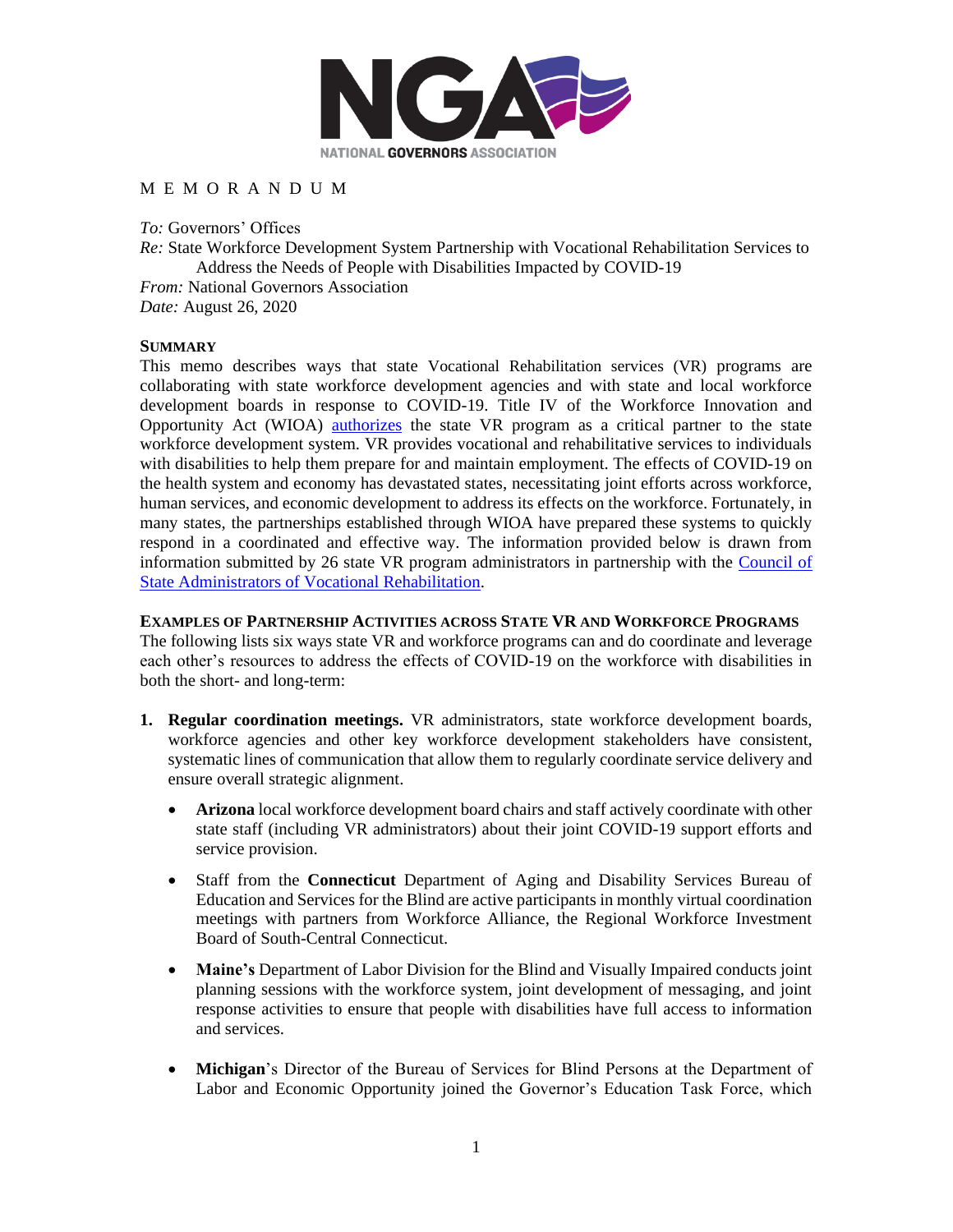includes representatives from key workforce development and education entities, to represent the interests of blind and visually-impaired learners.

- **Mississippi's** Department of Rehabilitation Services director is in regular communications with the director of Employment Security and director of the Community College Board (and current chairperson of the state workforce development board) to ensure an open line of communication and to promote coordination of response services and other activities related to supporting employment and training opportunities for people with disabilities across those entities.
- **Missouri's** Office of Workforce Development holds weekly calls that include workforce boards, the State Workforce Development Board and WIOA partners (including VR) to provide one another with updates on operations and identify opportunities for coordination of services. There is time for questions and discussion, to ensure meaningful connections are made between service offerings for people with disabilities across programs.
- The **Texas** Workforce Commission (TWC) consists of all six core WIOA programs, which includes VR. The six division directors communicate regularly to share guidance they are giving their respective systems to align key messages and strategies where appropriate. The TWC Workforce Division hosts twice weekly calls with workforce board executive directors and the Vocational Rehabilitation Division is invited to provide updates on their response, ask and answer questions, and coordinate response efforts as needed to ensure that workforce boards are engaged in promoting work and training opportunities for people with disabilities.
- The **Utah** State Office of Rehabilitation director is a member of the State Workforce Development Board and senior management team at the Department of Workforce Services. The two systems participate in the same meetings and discussions on COVID-19 response planning. The VR staff work with board staff to set agendas, provide presentations, and share relevant information.
- The **Virginia** Department for Ageing and Rehabilitative Services Assistant Commissioner responsible for the Division of Rehabilitative Services acts as an executive staff member to the Virginia Board of Workforce Development. This team has been meeting twice weekly during COVID-19 crisis discussing and coordinating relevant activities with the work of each local workforce board area.
- **2. Open sharing of resources with the public and across program partners.** VR programs and agencies have platforms through which they are able to disseminate relevant information with participants, others who may be eligible for services and other entities operate in coordination or that serve similar populations.
	- **Connecticut's** Department of Aging and Disability Services serves clients in coordination with American Job Centers/One Stops. Together they have transitioned in-person services to online workshops and virtual conference meetings and created accessible online job fairs and programs including participating in weekly virtual orientations, job clubs, workshops and individual conference calls with career counselors. Clients can also access a series of videos on YouTube that were developed by the American Job Centers on topics such as how to register and access training services, develop a resume, search for a career and prepare for participation in a job fair.
	- **Delaware's** Division for the Visually Impaired shares resources with WIOA partners to ensure all their consumers stay informed and have access to needed resources. They try to keep an open line of communication.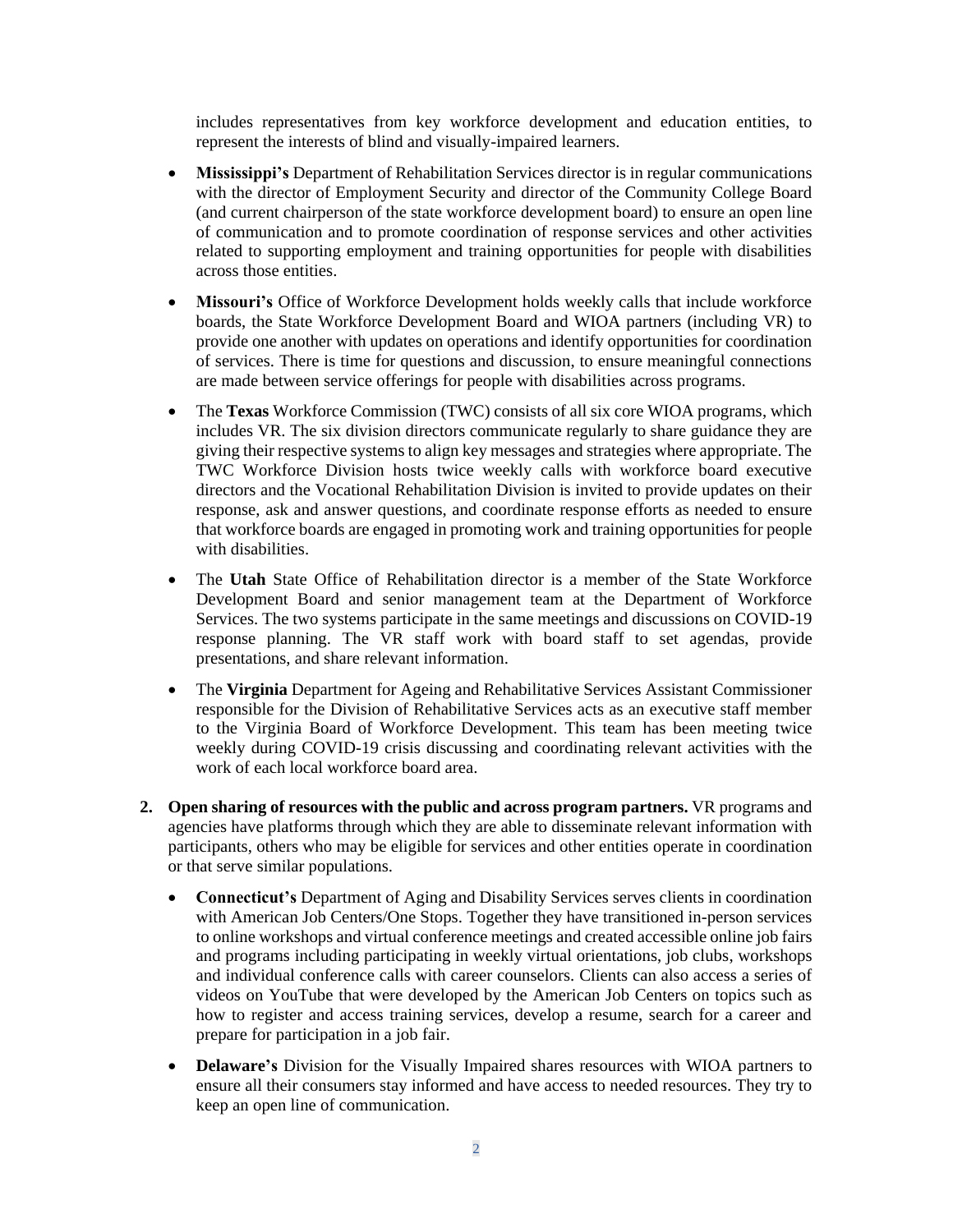- **Iowa's** Vocational Rehabilitation Services works closely with the state workforce board to coordinate referrals, service delivery, outreach and resource development in areas where they are co-located and otherwise partner. This partnership and sharing of planning and resources is due their Unified Planning Approach which incents and structures collaboration across WIOA core partners.
- **Missouri's** Office of Workforce Development provides written updates along with materials to distribute to American Job Center staff and workforce partner staff such as information on filing for UI benefits, steps to take in layoffs and how to protect health and retirement benefits after layoffs. This information sharing ensures consistency in services and access to information across sites.
- **Oregon's** Commission for the Blind participates in information sharing about unemployment insurance and other resources that can be shared with VR consumers who have experienced job loss to help connect people to services and employment opportunities.
- 3. **Connection of customers to essential service jobs.** VR agencies ensure their own access to up-to-date information about jobs that are immediately available, especially those that are deemed essential, so they are able to quickly match those they serve with positions for which they are qualified.
	- **Illinois** Department of Rehabilitation Services sends out job leads for the essential service employers that are still operating, attempting to place job seekers with disabilities into those companies' openings.
	- **Indiana's** Commissioners of the Department of Workforce Development and the Family and Social Services Administration are coordinating to educate job seekers on job opportunities that are available through the pandemic. One significant hiring need in the state is for front line staff that work with people with disabilities.
	- **Michigan** Department of Labor and Economic Opportunity, Employment and Training Division, Rehabilitation Services signed the Michigan Unemployment Insurance Agency Memorandum of Understanding, a formal MOU that expedites the dissemination of active job leads to participants. It also includes the organization of a virtual job fair for major employers in immediate need of talent of all abilities, such as Amazon and Walmart.
	- **Michigan**'s Rehabilitation Services Field Divisions and Business Network Division developed rapid response plans for job seekers and workers with disabilities in businesses and industries that have been, or are expected to be, impacted by COVID-19.
	- **Ohio's** VR agency, Opportunities for Ohioans with Disabilities, is in regular contact with the Governor's Office of Workforce Transformation to identify the urgent hiring needs of essential businesses like supermarkets, pharmacies, distribution centers, and healthcare employers. They created an Urgent Jobs list to promote this information to VR staff and job developers to assist participants with disabilities in obtaining employment. They update the list on a weekly basis and distribute it through their [website.](https://ood.ohio.gov/wps/portal/gov/ood/information-for-employers/employer-resources/2-urgent-jobs)
	- **Virginia** local workforce boards are asked to use their Business Solutions Team to coordinate and refer qualified candidates to businesses seeking to fill open positions. Together the workforce development programs (including VR) are collaborating to support major business needs as grocery stores, major supply warehouses, and restaurant food preparation to respond to the COVID-19 needs of their communities. The